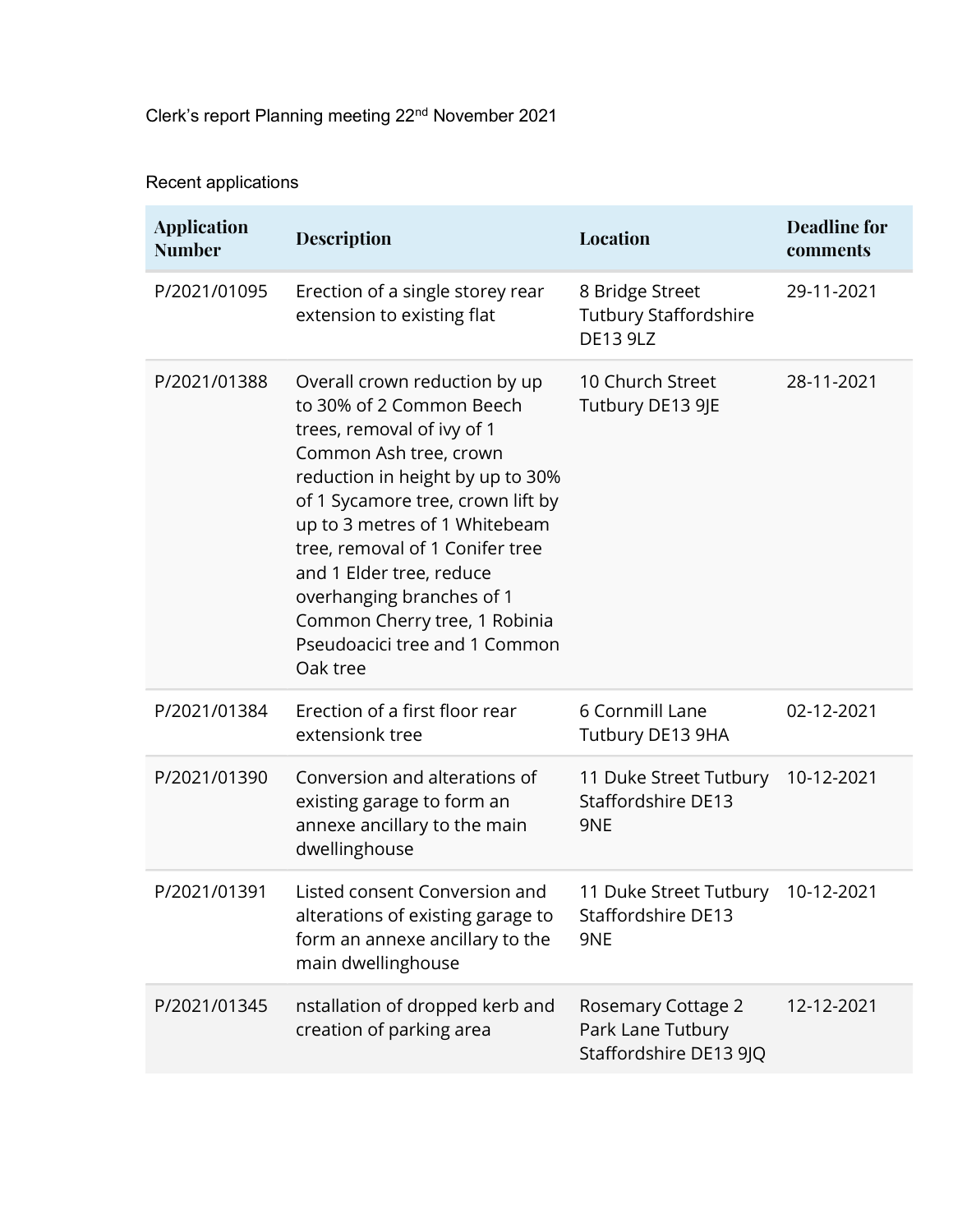Barton under Needwood Parish Council Village Hall, Crowberry Lane, Barton under Needwood Burton upon Trent, Staffordshire. DE13 8AF Tel: 01283 716059 Email: clerk@bartonunderneedwood-pc.gov.uk www.bartonunderneedwoodpc.gov.uk



Clerk to Parish Councils of Abbots Bromley, Tutbury, Rocester and Rolleston

Dear all

## Conservation Areas

For some time, Barton Parish Council's Planning Committee has been concerned about decisions made by the Borough Council in determining planning applications in the Conservation Area. We recently took up the invitation from Cllr Allen who is the Borough Council's Deputy Leader for Regeneration and Planning Policy to talk to him about various issues. We raised these conservation area issues with him. Whilst he listened, we did not feel that we either received a helpful response or indeed any desire to investigate further. As a result of that rather less than enthusiastic response, we decided that we had better set out our concerns more formally in writing to ESBC.

The thought occurred to us that if we are having concerns about issues in the conservation area, then other Parishes may also be experiencing something similar. Before we write to ESBC, we thought it would be useful to contact your Parish Council to ascertain your views and experiences. If there is some form of consensus of opinions, then we would hope that a collaborative approach to ESBC might carry greater weight. We are concerned about both the fabric and the quality of the conservation area as well as questioning how planning decisions are derived. Some context for our concerns is perhaps required.

## Background – Conservation Area Quality and Appraisals

In 2009 English Heritage (now Historic England), undertook the first major survey of

a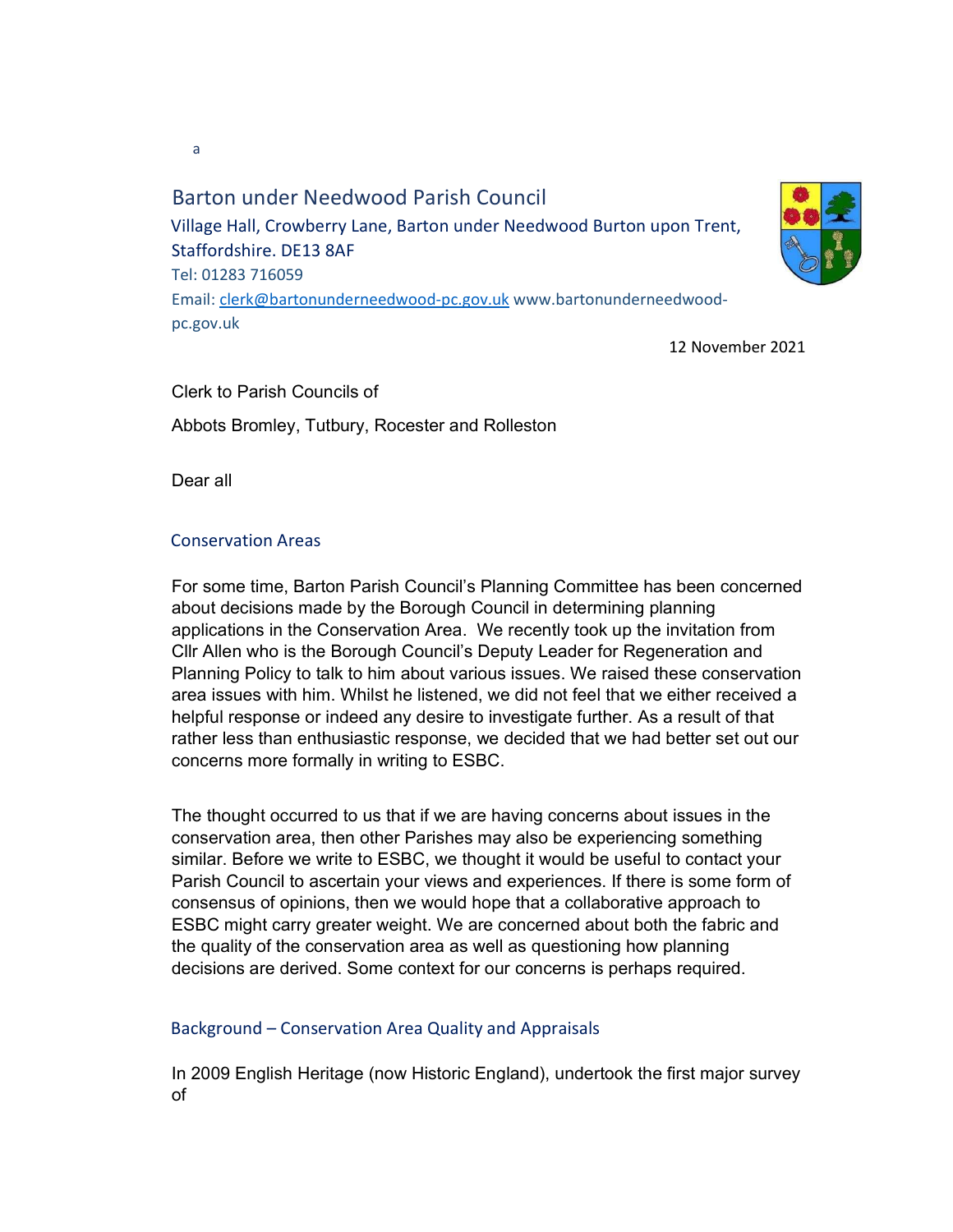Conservation Areas in the country. It found that the main threats to conservation areas were :-

- plastic windows and doors;
- poorly maintained roads and pavements;
- street clutter;
- loss of front garden walls, fences and hedges;
- unsightly satellite dishes;
- effects of traffic calming and management;
- alterations to the fronts, roofs and chimneys of buildings;
- unsympathetic extensions; impact of advertisements; and neglected green spaces.

English Heritage put forward three main recommendations to tackling this gradual deterioration of the fabric of conservation areas. They wanted:-

- (1) councils to make use of Article 4 Directions to protect small but important details such as windows and doors and front gardens. English Heritage felt that if you lose these then you lose the character and history that made the area special. (For those who are unfamiliar with this term, we explain what Article 4 Directions are in more detail below);
- (2) council departments to work together to take better care of public areas. Counties and Districts needed to work together to save public areas from further decay;
- (3) local people to get involved. The survey showed that conservation areas with community support are more than twice as likely to have improved than those without. The survey also showed that people felt that original features added value to a property and that a well-kept conservation area enhanced house prices.

With ten years or so of austerity and cutbacks to local authority funding, we can only have sympathy for local authorities but, as a consequence, we can only believe that the quality of conservation areas has deteriorated further. ESBC has also been hit by cutbacks in resources in terms of staffing levels in the planning department. We understand, for example, that they have the services of a Conservation Officer for only a day or so a week. This probably provides enough time to respond to appropriate planning applications and but no time for proactive work.

As you may be aware, local authorities have a duty, from time to time, to undertake an appraisal of their conservation areas. Barton's Appraisal was completed in February 2009, but we notice others were undertaken in 2015. Looking on ESBC's website we note that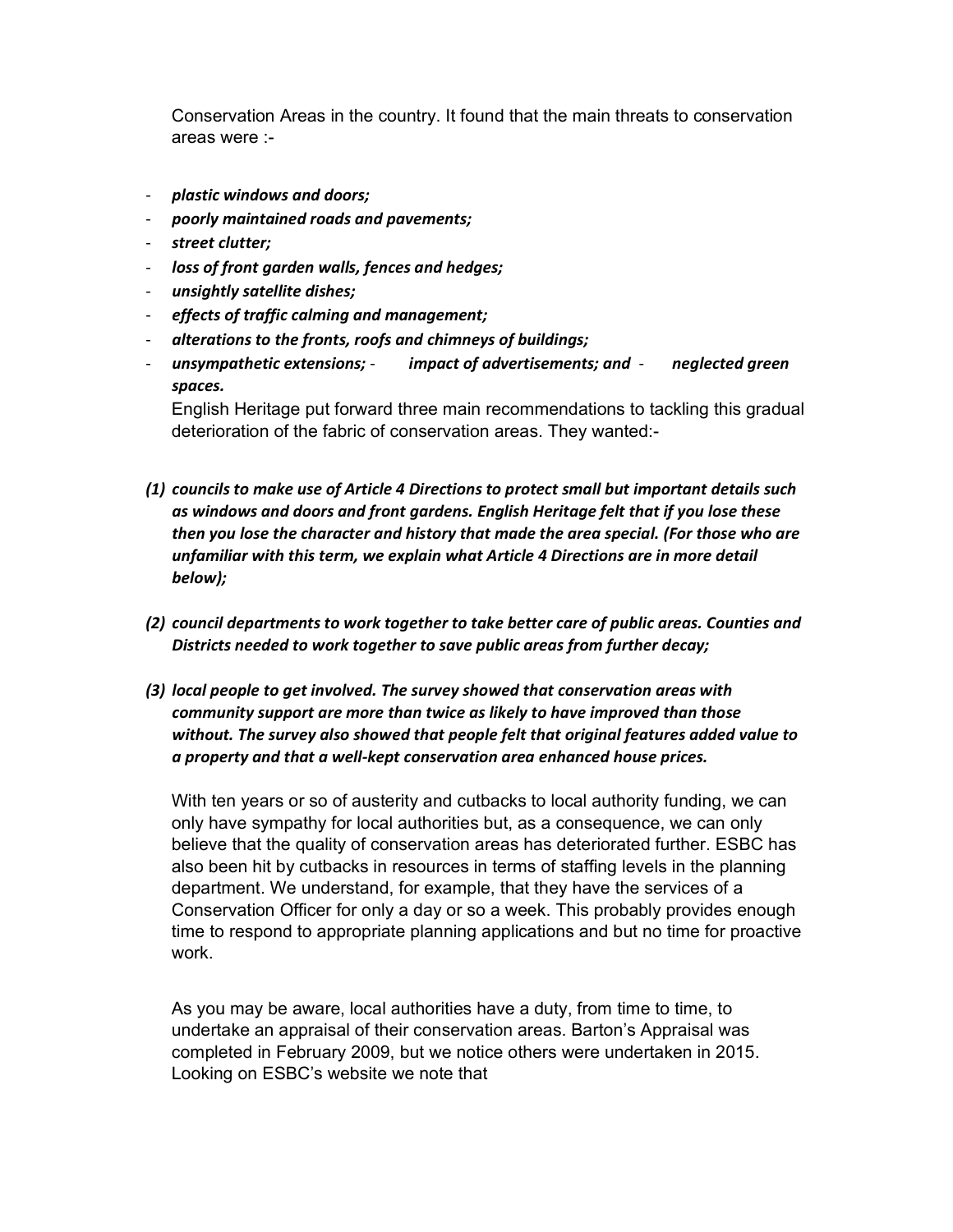Rolleston's dates back to 2007, so that time might be coming around to review some if not all of these Appraisals. An appraisal provides an assessment of the quality of the area and identifies local styles and details and, if you like identifies, the good, the bad and the ugly. But it only tells you half the story because the next follow-up stage should be a Management

Plan setting out what you can do to address the problems and issues identified in the Appraisal. The preparation of such proposals for the preservation and enhancement of the conservation area is also a duty on the local authority. As far as we are aware, there have been no Management Plans prepared in East Staffordshire.

For those who are not familiar with the term, an Article 4(1) Direction of the General Development Order can be applied to non-listed buildings to restrict their permitted development rights. A similar Article 4(2) Direction can be applied to dwelling houses.

The Government has moved the goalposts for designating Article 4 Directions in the National Planning Policy Framework July 2021. Para. 53 states that, "…… they should be limited to situations where……. it is necessary to protect local amenity or the well-being of the area. In all cases, it must be based on robust evidence and apply to the smallest geographical area possible". This makes making an Article 4 Direction more difficult but, we would suggest, not impossible provided there is good justification. We find it quite strange that more than 10 years ago, English Heritage, the body tasked with promoting the well-being of historic England, was positively endorsing and encouraging the use of Article 4 Directions as a means of addressing the decline in the fabric of conservation areas and yet the present Government is making designation more difficult. We have to ponder, therefore, how conservation areas are to be improved if there is no funding and a recommended means of protecting the fabric and preventing decline is being made difficult to implement.

#### Planning Decisions

What has really prompted this letter is our lack of comprehension at some of the decisions which ESBC has made and how they relate to the need to preserve and enhance the conservation area.

#### Case Studies - Plastic vs Wooden windows and doors

A pub in the village had replaced ground floor frontage elevation wooden windows with plastic ones. It submitted a retrospective application. This application also included the replacement of five other wooden windows with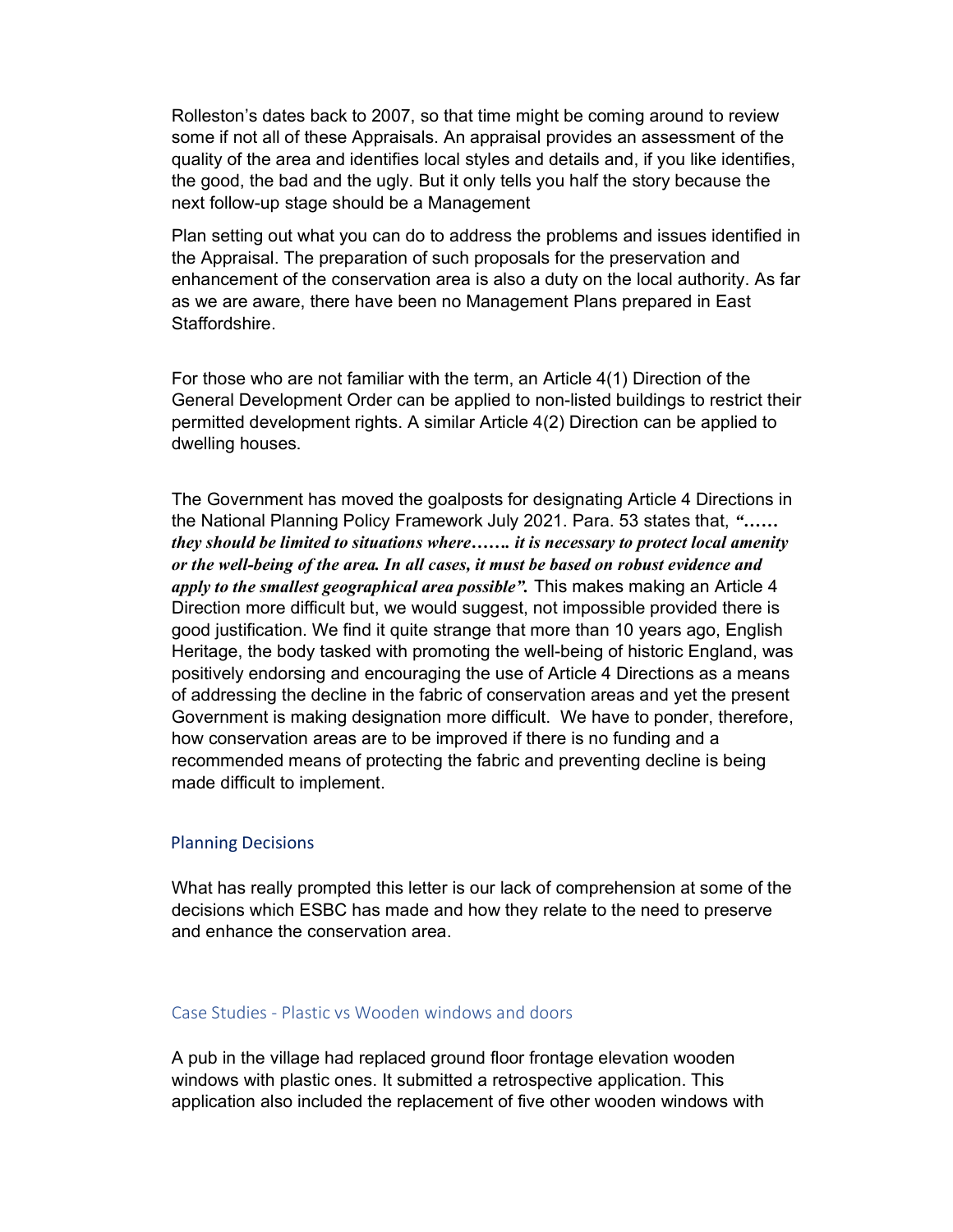plastic including the first floor. The pub is in a prominent location at a mini roundabout in the village. We objected on the grounds that approval would be contrary to other decisions made nearby where wooden frames had been required. We also felt that the replacement plastic frames were not in keeping with the appearance of the building.

The Conservation Officer's comments stated that. "The replacement of the firstfloor windows in addition to the ground floor windows would result in a more holistic replacement and secures consistency, removing the easy opportunity to compare new and old directly and alongside each other". As a result of these comments the Case Officer's report stated, "This application seeks to retain the replacement windows and replace the other windows to provide some consistency in design on the front and side elevations of the building which is visible from public vantage points within the conservation area and from nearby listed buildings. The proposal is therefore considered to preserve the character of the conservation area and the setting of nearby listed buildings".

We remain at a loss to understand the logic of this decision. We had always assumed that, in conservation areas, wooden windows and doors would always be preferred to plastic and that this preference would be supported by Conservation Officers. But here we have a case where the desire for consistency overrules the quality of the conservation area. If consistency was the main criterion then why could not all windows be wood, when as in this case the opportunity was available to achieve this?

In another case, consistency did not appear to be of concern. Planning approval was given for the conversion of a ground floor shop to residential use. This involved the installation of a substantial plastic window in the front elevation which was more or less a straight replacement for the shop window. Subsequently the applicants replaced the front doors with upvc versions. From the information supplied by the applicants it seems that ESBC requested that a retrospective planning application be made but with wooden rather than plastic doors and this was approved.

Why was a wooden door required when a very prominent plastic frontage window was deemed acceptable? Ironically, the applicant's Heritage Statement noted that new hardwood doors will respond to the sensitive design requirements of the Conservation Area and that, "..... traditional materials such as wood would create a great addition to the street scene". ESBC's decision to allow a plastic window doesn't make sense to us. It clearly goes against the English Heritage survey which viewed the installation of plastic rather than wood as a reflection of the deterioration of conservation area quality.

Historic England's guide, 'Traditional Windows, their care, repair and upgrading, 2017', stated that, "Replacement plastic windows pose one of the greatest threats to the heritage value of historic areas, particularly in towns and villages……..The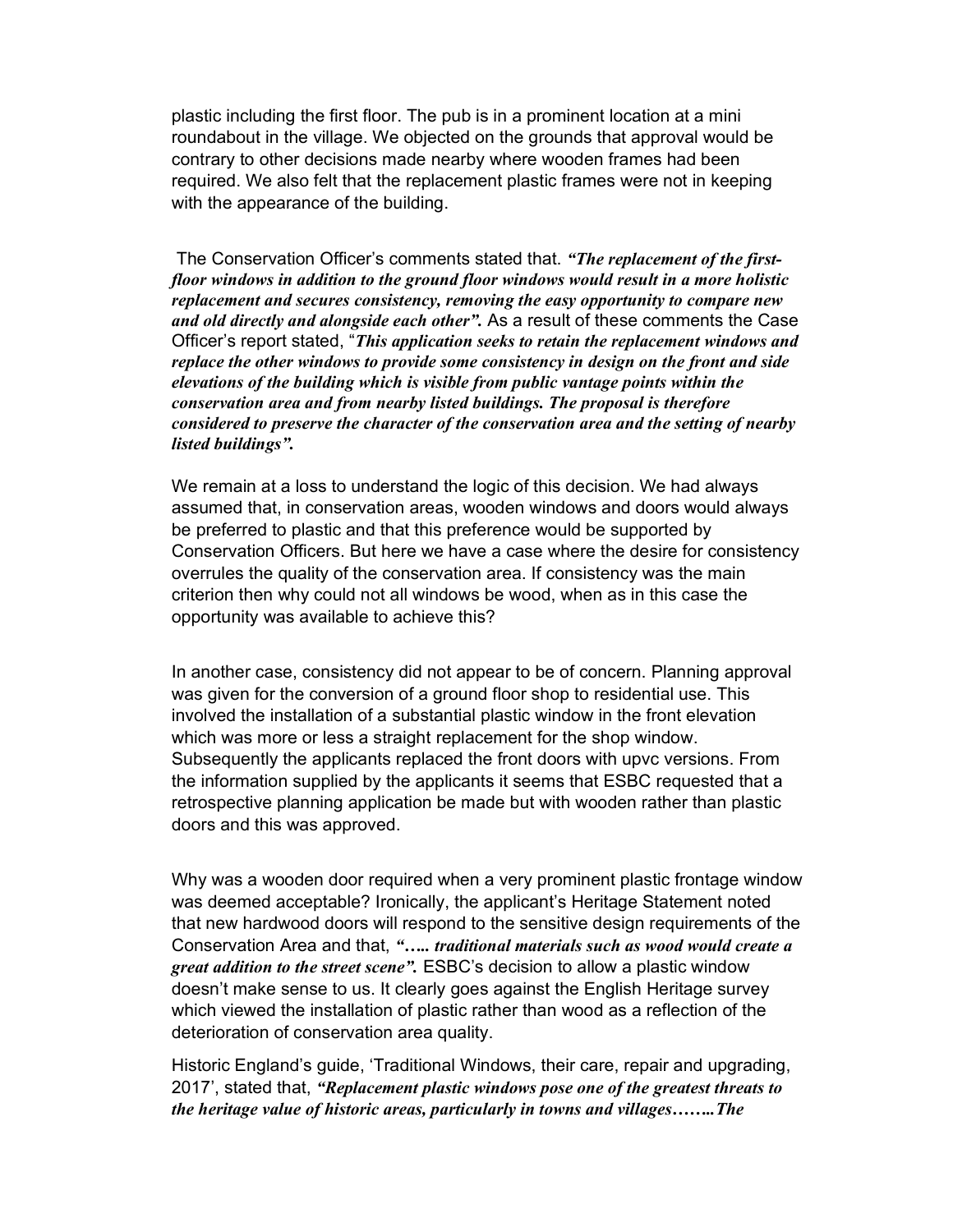different appearance in character of PVC-u windows compared to historic windows is highly likely to make them unsuitable for older buildings, particularly listed buildings or in conservation areas". This exhortation would seem to indicate that there is, at least, an obligation to try and maintain, repair and replace wooden windows. Against this guidance, we are still at a loss to understand why the desire for consistency should overrule quality.

As we understand it the planning position is that you do not need planning permission to change your windows in a conservation area if you live in a single dwelling house, as this is part of your permitted development rights. If you live in a flat or above a shop, or other commercial premise then you do need permission. Permission for replacement windows in a listed building is always required. The effect of an Article 4 Direction takes away permitted development rights meaning that if you want to replace wood with plastic you would be required to apply for permission.

#### Case Study – rear extensions in conservation areas

We recently commented on a planning application for a rear extension for a property in Main Street in the heart of the conservation area. The property, although not listed, made a major contribution to the character of this part of Main Street. The existing rear elevation has the feel of a cottage with a pitched roof extension and a stable door. The rear windows are small and confirmed this cottage feel. What was proposed and now approved was a full width single storey flat roof extension in a contemporary style with black aluminium framed windows and patio doors. In its favour the materials to be used were reclaimed bricks. We objected to the proposal as we felt that a flat roof extension, using contemporary aluminium rather than wood, was out of character and as a consequence contrary to Policies SP 24, SP 25 and DP 6. The applicants also made no reference to the ESBC Design Guide. We also asked that the proposal be referred to the Design Review Panel as permitted under Policy SP 24, but this request was ignored.

The applicants, in their Heritage Statement, made the argument that as the rear extension was not visible from the public realm then the proposals will preserve the character and appearance of the conservation area. The Planning Officer's report endorsed this approach,

"The ESBC Conservation Officer has raised no objections to the proposal conclude that the proposal would have no perceivable impact upon the special character and appearance of the conservation area due to it not being visible within the public realm. Additionally the proposal is considered to preserve the special significant of nearby buildings. The proposals are therefore considered to have no impact on the significance of heritage assets (sic)"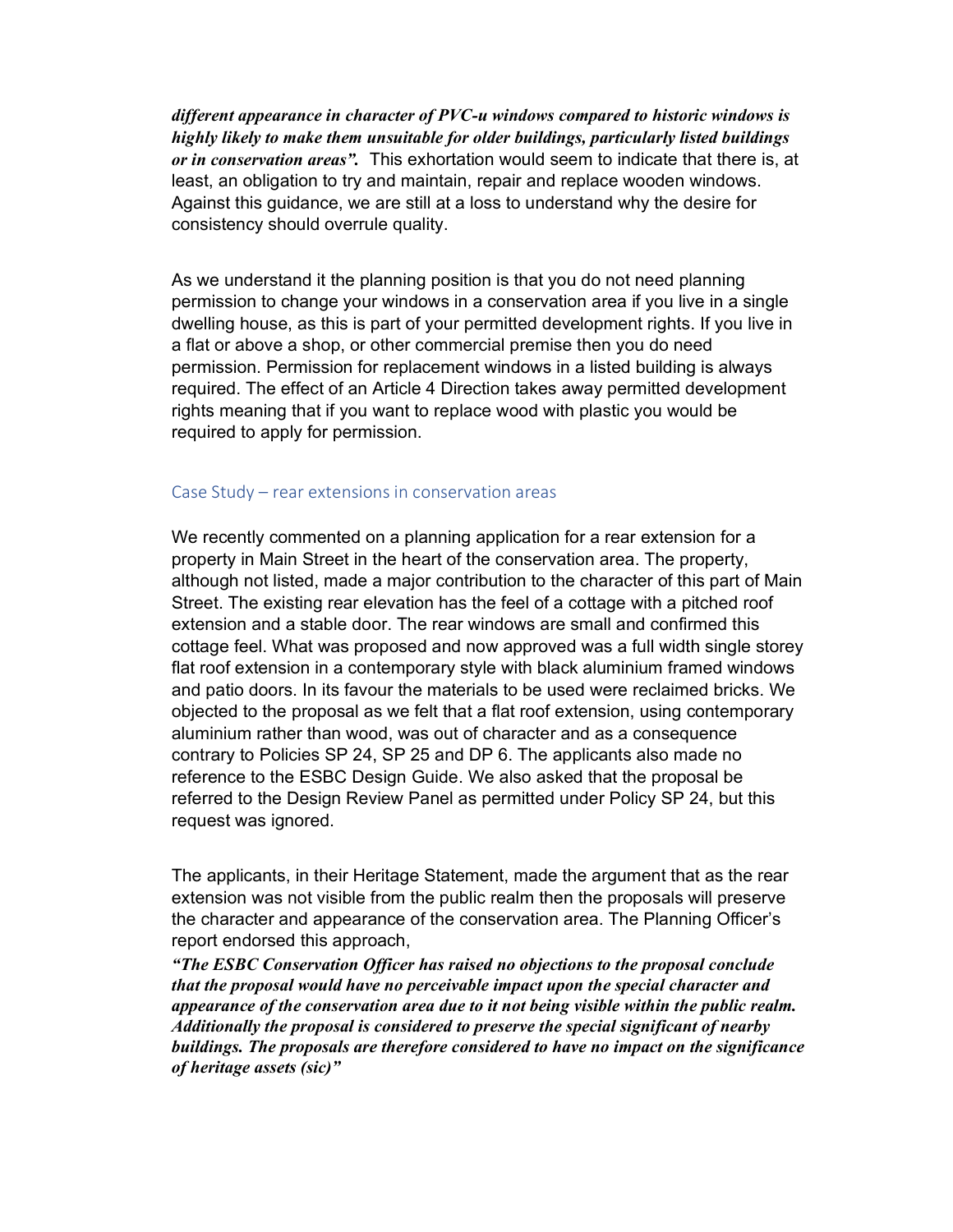There are a number of issues here. We have read a several of these case officer reports where the implication is that if you cannot see an extension then it doesn't really matter. We find this approach both worrying and difficult to understand. As far as we are aware, the conservation area relates to an area. Whilst in most cases the boundary is drawn fairly tightly, it does include property curtilages and not just frontages. We further understand that Local Plan Policies SP 25 Historic Environment and DP 6 Protecting the Historic Environment refer to the need to protect, conserve and enhance heritage assets which surely means the conservation area as a whole. We can find no reference in these policies that the frontage of the buildings, only, should be protected and that rear extensions are of no consequence in protecting, conserving and enhancing the conservation area. Similarly, there is no reference in the planning policies about proposals being acceptable if they cannot be seen from the public realm. There is certainly no reference to this criterion in the National Planning Policy Framework July 2021. We are, therefore, at a loss to understand where this use of the public realm comes from.

In an earlier discussion with a Planning Manager we were informed that case law had established that 'preserving' meant doing no harm. In this instance we felt that harm had been done because of the inappropriate design. But be that as it may, the local plan policies seek to do more than just preserve. They also aim to 'protect' and 'enhance'. Enhancing to our minds means making something better. In this case we could not see how demolishing a pitch roof and replacing it with a flat roof extension could improve and enhance. It just seems that ESBC places greater emphasis on the negative aspect of doing no harm rather than a proposal having to make a positive contribution.

#### Case Study – Demolition

A part of the comprehensive redevelopment of the rear of a property fronting Main Street involved the demolition of what was an old former small cottage, which was admittedly in a sorry state. Policy DP 5 allows for demolition in conservation areas but only where it can be demonstrated that it would protect and enhance the character and appearance and setting of the conservation area. The proposal consisted of a more contemporary design with an abundance of glass. What worried the Parish Council in this case was that ESBC made no attempt to assess whether the building could have been saved, regenerated and incorporated as part of the proposal. Instead the officer's report stated that, " $It$  is not considered that this building is an important heritage asset and indeed its dilapidated nature detracts somewhat from the overall character of the conservation area.......". Of course, the dilapidated nature affected the character, but no one seemed to be putting forward the case for protecting and enhancing. We felt that, again, this just demonstrated a lack of concern for the quality and fabric of the conservation area.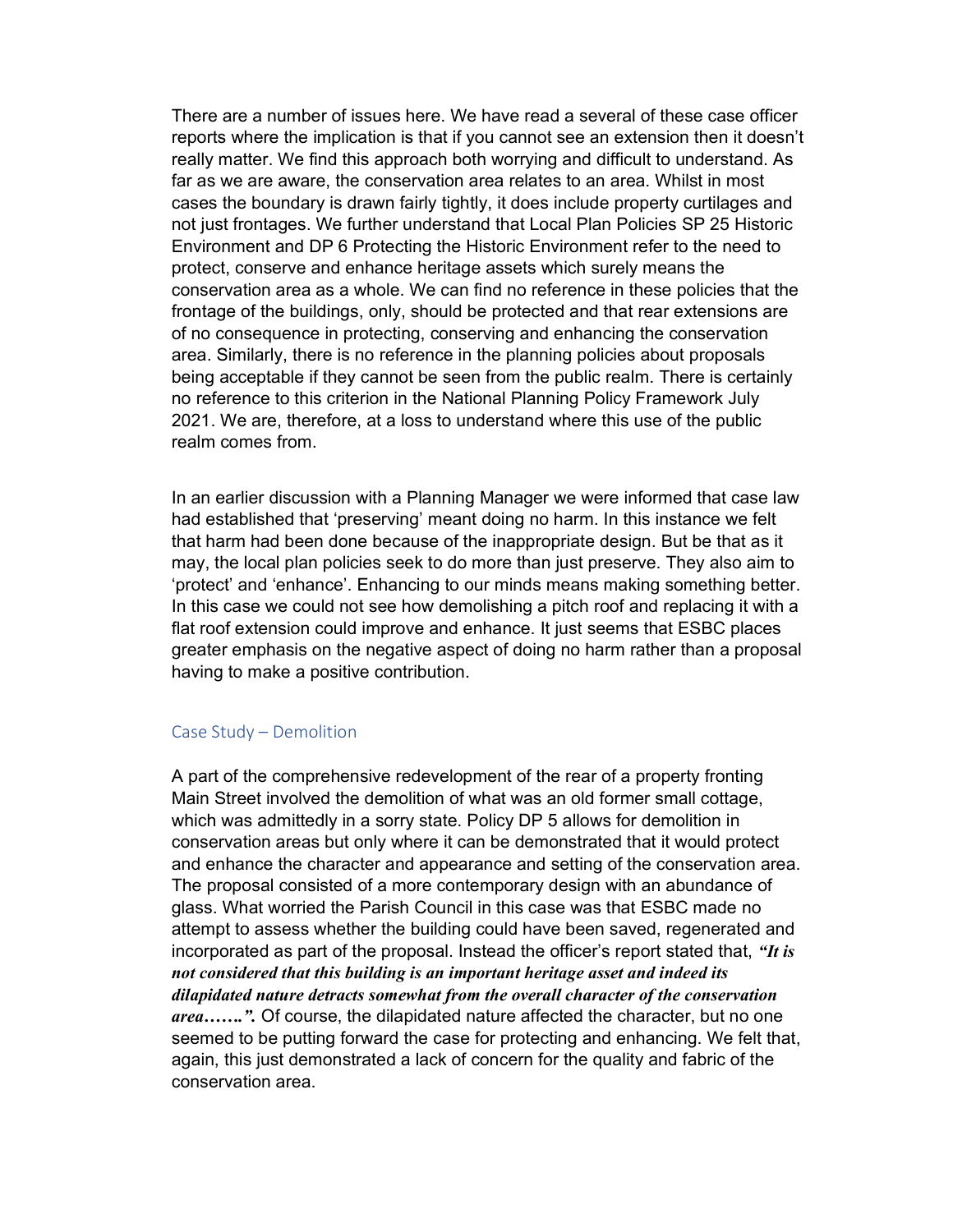We apologise for the length of this letter but felt that it was necessary if we were to explain not just the context of our concerns but also the detail in terms of the case studies we referred to.

We would very much appreciate your thoughts and comments and, perhaps, you would be kind enough to inform us about your experience.

Do you feel there has been a noticeable decline in the quality of your conservation area?

If so, then what would you attribute that to?

Do you, for example, recognise the issues raised in the EH Survey of 2009?

Do you feel that applicants take account of the Appraisal?

Would the preparation of a Management Plan be helpful?

Do think that there is a role for Article 4 Directions?

Do you, generally, favour wood rather than plastic doors and windows?

Have you had similar concerns to ours regarding the attitude of ESBC to extensions that can't be seen?

In order to provide evidence to support this letter it would be very helpful if you could provide us with your own case studies

or any concerns or indeed similar examples.

 Please let us know the planning application references and the reasons behind your objections accordingly so that we can read the details and the Case Officer Reports.

We would then aim to include them in a collaborative letter to ESBC with your endorsement.

It is our intention to write to ESBC along the lines we have set out in this letter. Please let us know if you would be happy to support this approach and we can then decide, from a practical point of view, on how we can best make a submission to ESBC.

If you do not really have any concerns about the conservation area, then thank your time in reading thus far. Perhaps you could let us know your reasoning?

We are sending this letter to the four main villages in the Borough, rather than to all parishes with a conservation area. This is purely from a pragmatic point of view as we would wish to make a submission in a timely manner. We would,